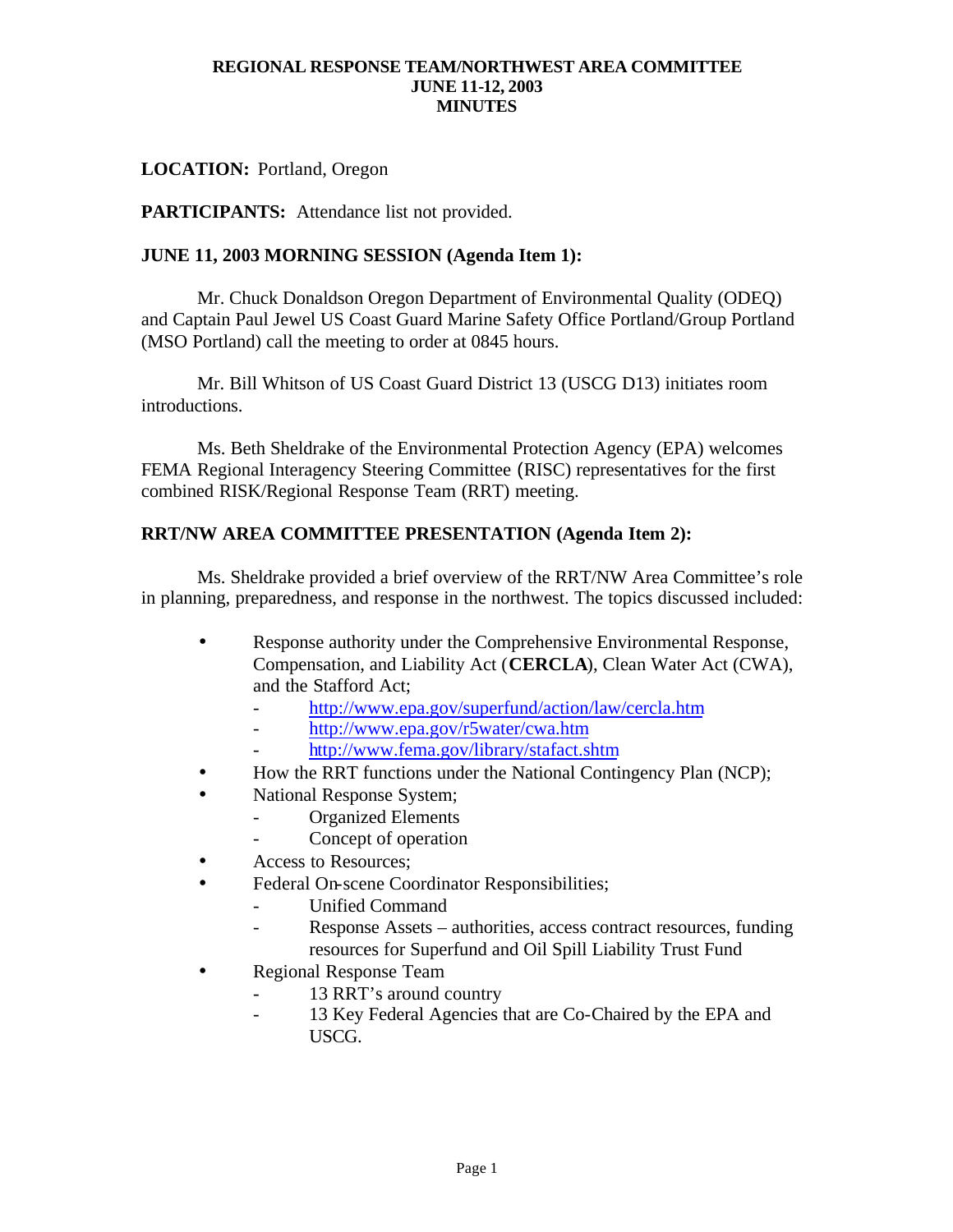• National Response Team

- The National Response Team and the **Regional Response Teams** are the federal component of the National Response System (NRS). The NRS is the federal government's mechanism for emergency response to discharges of oil and releases of chemicals. The National Response Team and Regional Response Teams are made up of sixteen federal departments and agenc ies. The Environmental Protection Agency (EPA) chairs the NRT and the United States Coast Guard (USCG) serves as Vice Chair. Each of the 13 RRTs are co-chaired by EPA and the USCG. The **National Response Center** is the communications hub of the National Response System.

- Northwest Area Committee (NWAC)
	- www.rrt10nwac.com
	- Co-chaired by Marine Safety Office (MSO) Portland, MSO Puget Sound, and the EPA.
		- Three Area committees that include two coastal and one inland.
- NW Area Steering Committee Roles and Responsibilities;
- NW Area Committee/RRT Workgroups.
- **Incident Command** 
	- NIIMS based.
	- Oil Spill Operation Field Guide.
- Geographic Response Plan (GRP)

# **FACILITATED DISCUSSION (Agenda Item 3 and 4):**

### **Introduction:**

Ms. Sheldrake led a facilitated discussion regarding the roles and responsibilities in a multiple agency response in the State of Oregon. Participants will include Local, State, and Federal response and support agencies. The three objectives of this scenario will be to explore the transition phases of a complicated response to include coordination issues, educate the audience on the RRT's role/responsibility/interaction, and document the agency inputs/discussion to identify and capture lessons-learned for revision/updates to ship terrorism plans, plans to improve upon, and provide a baseline for testing in a future real-time tabletop exercises. The scenario for this facilitated discussion was as follows:

- Tank ship WORLD PRODIGY is making way at 10 knots upriver in the Colombia River Channel near Woodland, WA;
- 4 persons, traveling in a ridged hull inflatable, close in on the vessel and board the ship via an accommodation ladder;
- Just after 0900 hours the pilot dispatcher hears a code phrase from the pilot on board WORLD PRODIGY that indicates a security problem onboard that threatens the pilot and ship – need help. Neither the vessel nor the pilot answers repeated hailing attempts on marine VHS;
- 45- Minutes later the pilot manages one additional radio contact saying," Explosives on-board  $- I$  see two men  $-$  they 're armed  $-$  big-time."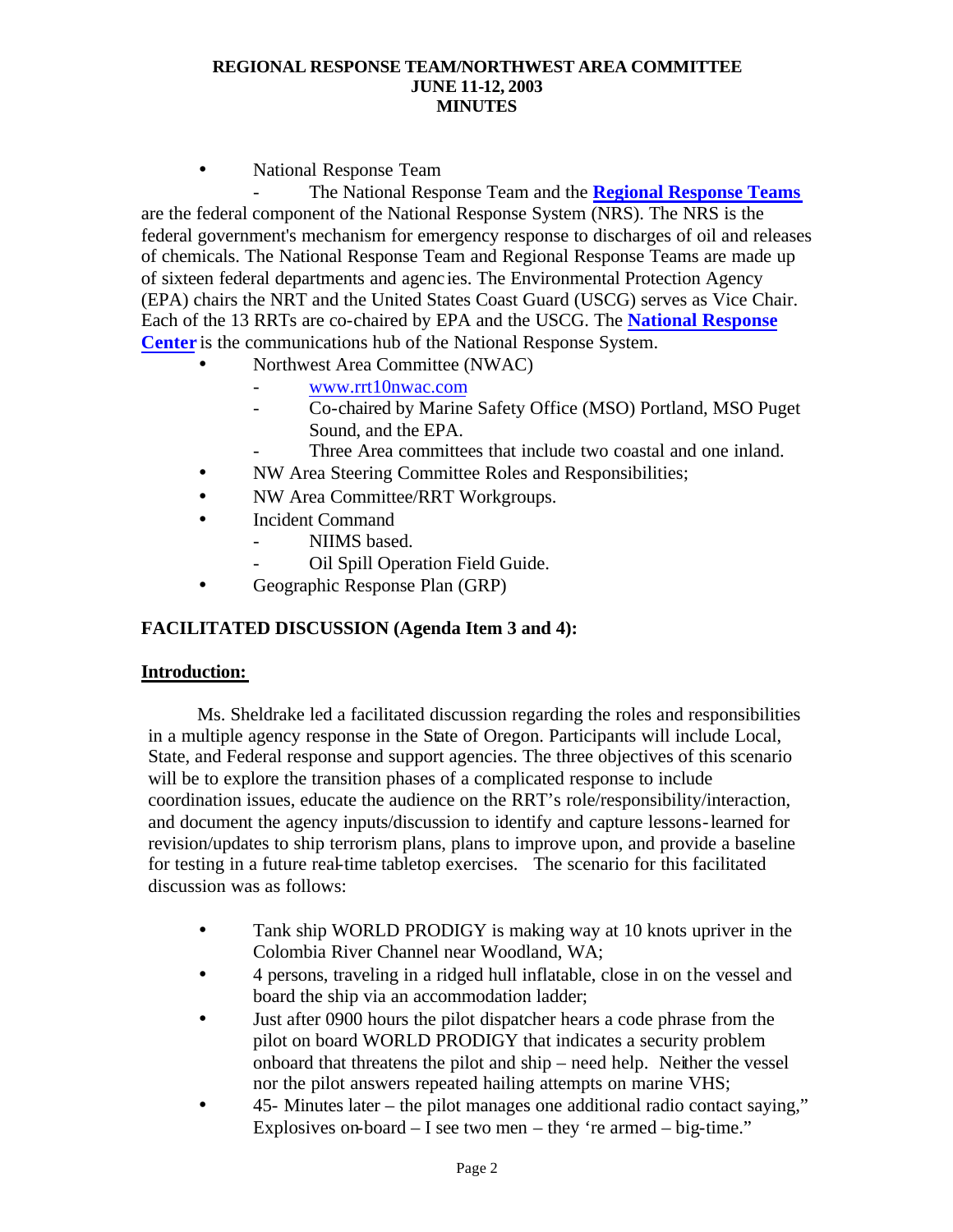- At 0945, the WORLD PRODIGY grounds to a halt off Sauvie Island and thee explosions rock the tanker forward of the superstructure;
- Issues include, oil spilling into the river, shoreline wildlife sanctuary nearby, fire, explosives, terrorist activities.

The facilitated discussion was conducted from 0925 – 1135 hours and identified the following points of interest or discussion:

# **Phase One:**

- Federal Bureau of Investigation (FBI) will establish a Joint Operations Center (JOC) in Portland;
- Discussion over the threat of information transmitted to Strategic Information and Operations Center "SIOC";
- Joint Operations Center (JOC) established that includes FBI, Oregon State Patrol (OSP), Local Law Enforcement (LE);
- Waterborne reconnaissance patrols;
	- Law Enforcement and fisheries.
- USCG is notified:
- Oregon Emergency Response System (OERS) notifies Governor and State Security Council.
- Notifications to Federal Emergency Management Agency (FEMA) and Washington Emergency Management Department (EMD);
- Start work on press releases;
- USCG suggest that the ship be stopped before it gets to the Portland Metro Area;
	- Broadcast to Mariners Close River.
- USCG to contact vessel owner:
	- Make sure the vessel is not contacted directly.
- Air Station Astoria asked to do over flight;
- USCG turns over incident to FBI;
- ODEQ would receive notification via Oregon Emergency Response System (OERS) – offer to send liaison to State Emergency Operations Center (EOC);
- Local Emergency Management Division (EMD) would verify report through state OEM – distribute information to local elected officials;
- Washington Ecology would be notified by WA EMD let USCG know that Ecology could staff the Unified Command (UC) if asked;
- Portland EMD notified by State OEM implement local notification Standard Operating Procedure (SOP);
	- Elected Officials.
		- Fire Boats.
- Federal, State, and Local Joint Information Center (JIC) would be established to craft unified messages;
- USCG could notify Federal Aviation Administration (FAA) to restrict air space;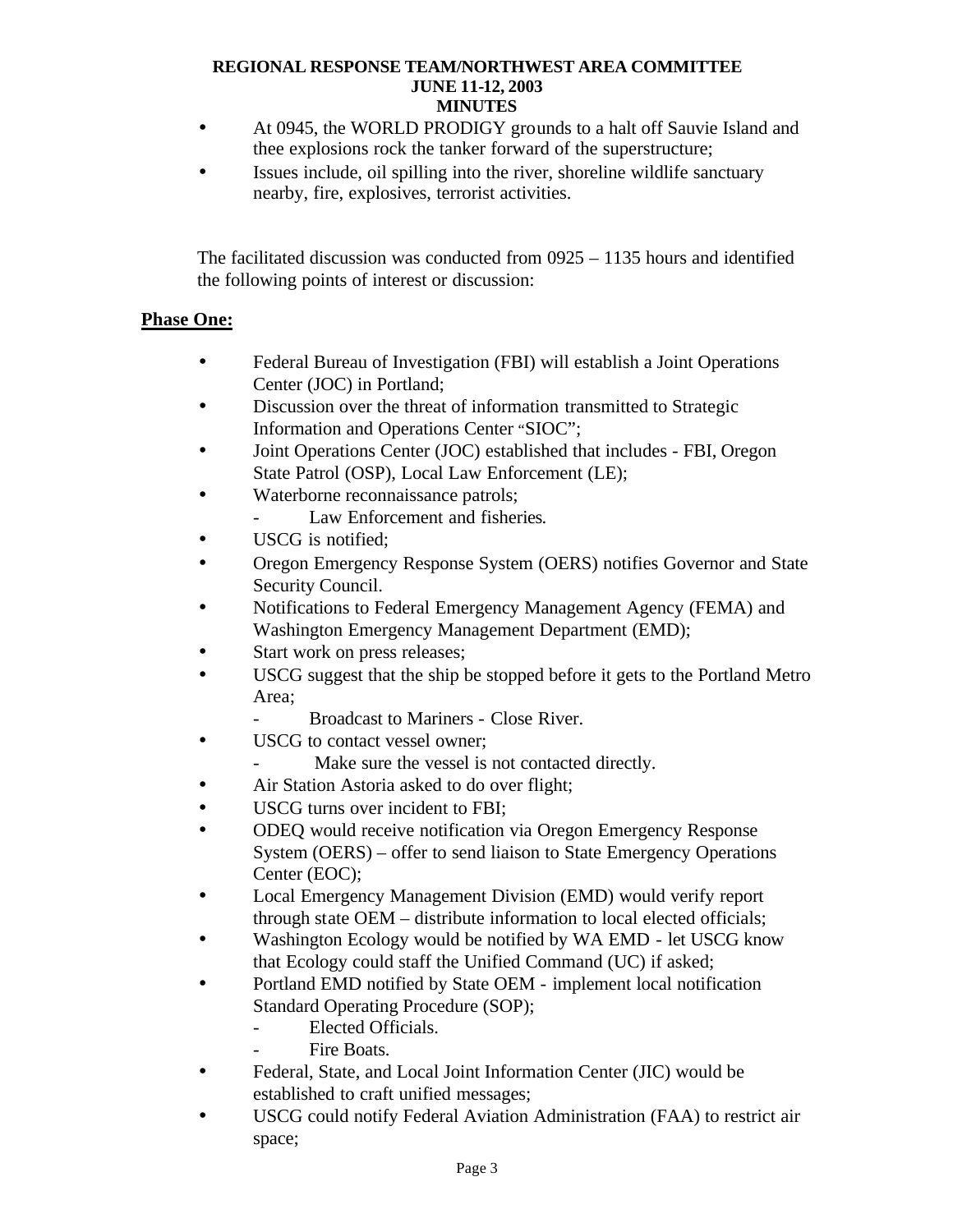- USCG uses Captain of the Port (COTP) authority to restrict movement of vessel;
	- State, Local, and Federal tactical teams would be utilized.
- Columbia River Pilots Association working with USCG on contingency plans for this sort of scenario.

# **Phase Two:**

- FBI forward command would be established;
- Tactical assets deployed.
- Evaluate other potential threats;
- State/Local Law Enforcement would try to secure perimeter;
- Re-notifications by OEM;
	- Recommend gathering of State Security Council.
	- Request FEMA send representatives.
	- Put out national alert for potential requests for resources.
- Six USCG priorities/issues;
	- Rescue crew.
		- Need to secure source of release.
		- Fire.
		- Major oil spill.
- USCG recommends that oil spill response efforts be separated from vessel investigation;
- Assets for radiation monitoring;
	- None at first responder level (local).
	- Portland Fire does have radiation monitoring capabilities and would routinely monitor.
- OERS would not notify EPA;
- Common communication has been established;
- ODEQ would send State On-scene Coordinator (SOSC) to scene;
	- Ensure command structure established.
	- Make sure response contractors notified.
	- Make sure Ecology was involved.
- Ecology would contact USCG Unified Command and offer staffing assistance;
	- Public Information Officer (PIO).
	- Environmental Unit.
	- Vessel Expertise.
	- Request opening of state oil funds.
- Portland fire would stand up EOC;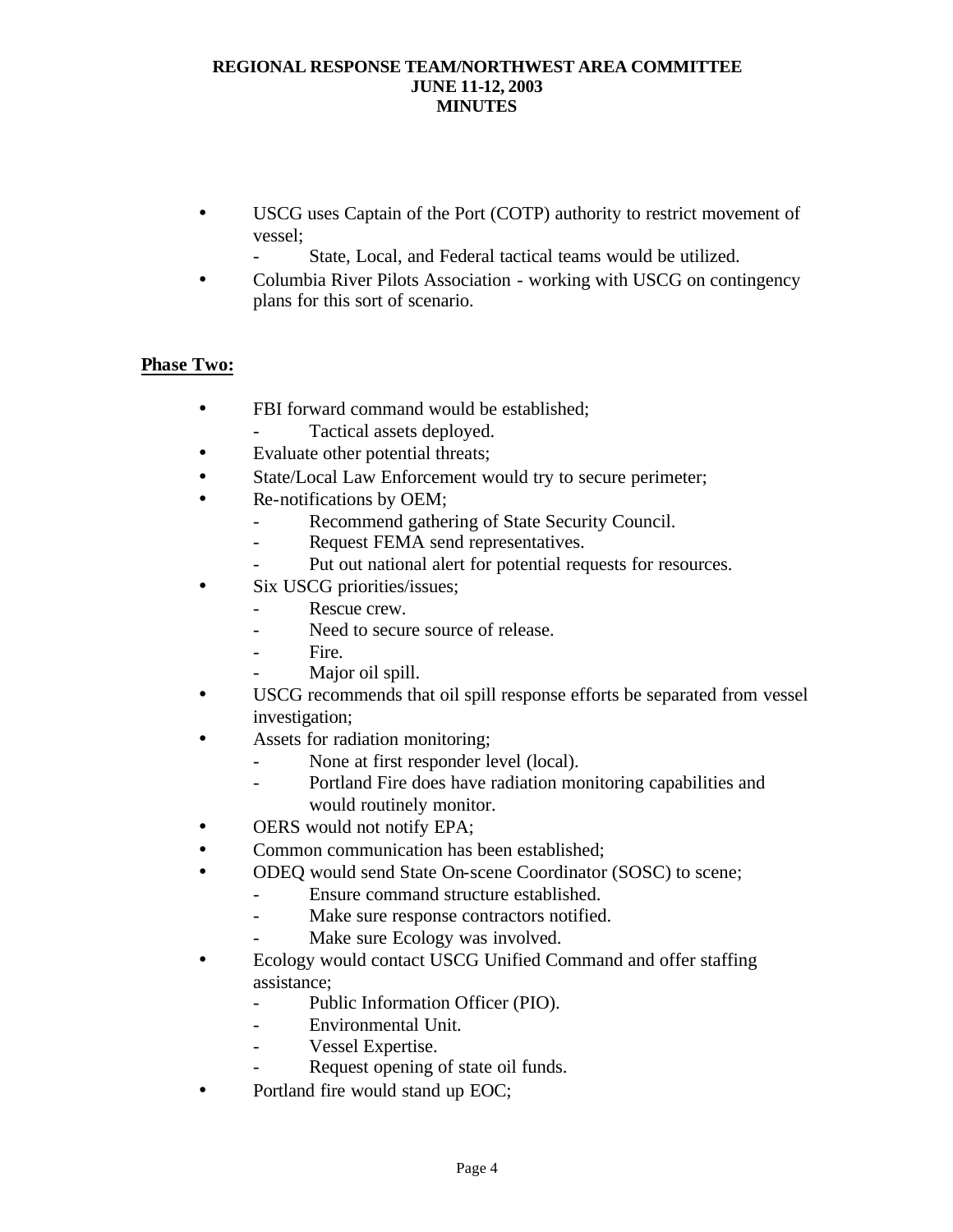- Multnomah County would take lead for Columbia County Emergency Management;
	- Request State Disaster Declaration.
- Sauvie Island Wildlife Refuge;
- FBI would be reluctant to allow responders near vessel:
	- Concerns about secondary devices.
		- Further possible plans of the terrorists.
- Concerned with economic aspects related to the river closure.

# **NEW MEMBER INTODUCTIONS: (Agenda Item 5):**

# **HOMELAND SECURITY PRESIDENIAL DIRECTIVE-5 AND DHS REVIEW/UPDATE (Agenda Item 6):**

Mr. Bill Webb (FEMA) reports on the intent of Homeland Security Presidential Directive 5 (HSPD-5) and what it means to DHS and the National Response Plan. The topics covered include:

- http://www.whitehouse.gov/news/releases/2003/02/20030228- 9.html
- Purpose: To enhance the ability of the United States to manage domestic incidents by establishing a single, comprehensive national incident management system.
- Objective of the United States Government is to ensure that all levels of government across the Nation have the capability to work efficiently and effectively together, using a national approach to domestic incident management. In these efforts, with regard to domestic incidents, the United States Government treats crisis management and consequence management as a single, integrated function, rather than as two separate functions.
- Mandate for Change;
- Policy: To prevent, prepare for, respond to, and recover from terrorist attacks, major disasters, and other emergencies, the United States Government shall establish a single, comprehensive approach to domestic incident management.
- The Secretary of Homeland Security is the principal Federal official for domestic incident management. Pursuant to the Homeland Security Act of 2002, the Secretary is responsible for coordinating Federal operations within the United States to prepare for, respond to, and recover from terrorist attacks, major disasters, and other emergencies.
- The Secretary shall coordinate the Federal Government's resources utilized in response to or recovery from terrorist attacks, major disasters, or other emergencies if and when any one of the following four conditions applies: (1) a Federal department or agency acting under its own authority has requested the assistance of the Secretary; (2) the resources of State and local authorities are overwhelmed and Federal assistance has been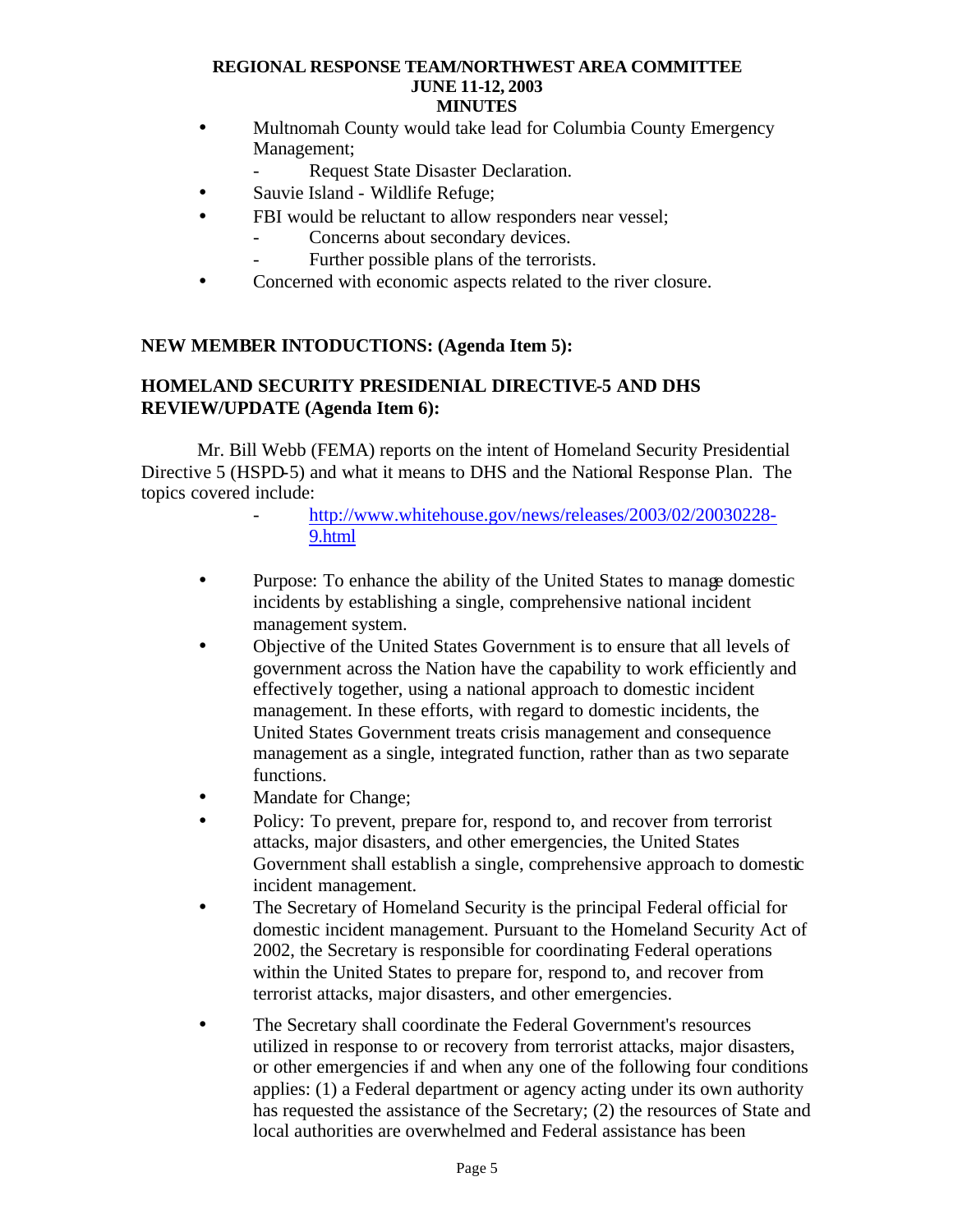requested by the appropriate State and local authorities; (3) more than one Federal department or agency has become substantially involved in responding to the incident; or (4) the Secretary has been directed to assume responsibility for managing the domestic incident by the President.

- The Secretary shall develop, submit for review to the Homeland Security Council, and administer a National Incident Management System (NIMS). This system will provide a consistent nationwide approach for Federal, State, and local governments to work effectively and efficiently together to prepare for, respond to, and recover from domestic incidents, regardless of cause, size, or complexity. To provide for interoperability and compatibility among Federal, State, and local capabilities, the NIMS will include a core set of concepts, principles, terminology, and technologies covering the incident command system; multi-agency coordination systems; unified command; training; identification and management of resources (including systems for classifying types of resources); qualifications and certification; and the collection, tracking, and reporting of incident information and incident resources;
- Creation of DHS:
- Roles and Responsibilities of DHS;
- DHS and Other agency Operations;
	- DHS Secretary Role.
	- Federal Regional Interagency Structures Role.
	- Pre-Declaration of activities may be performed using federal agency funding.
	- New Response Plan would assign primary Federal Agency responsibilities by contingency and functional areas.
- What will the Secretary coordinate?
	- Federal Operations.
	- Thresholds before Secretary coordinates.
	- Specific situations will require special coordination between DHS and the Attorney General, FBI, Secretary of Defense, Secretary of State.
- Umbrella Authority.
- Bill.Web@dhs.gov contact for further information or copies of presentation.

### **NATIONAL RESPONSE PLAN UPDATE (Agenda Item 7):**

Mr. Bob Pond (USCG Headquarters) provides a brief update on the status of the National Response Plan (NCP). The topics of discussion include:

- HSPD-5:
	- Directs the creation of the NCP.
		- National Interagency Management System (NIMS).
- Life cycle concept through the NRP;
	- Designed to prevent, prepare, and recover from an incident.
- New base plan;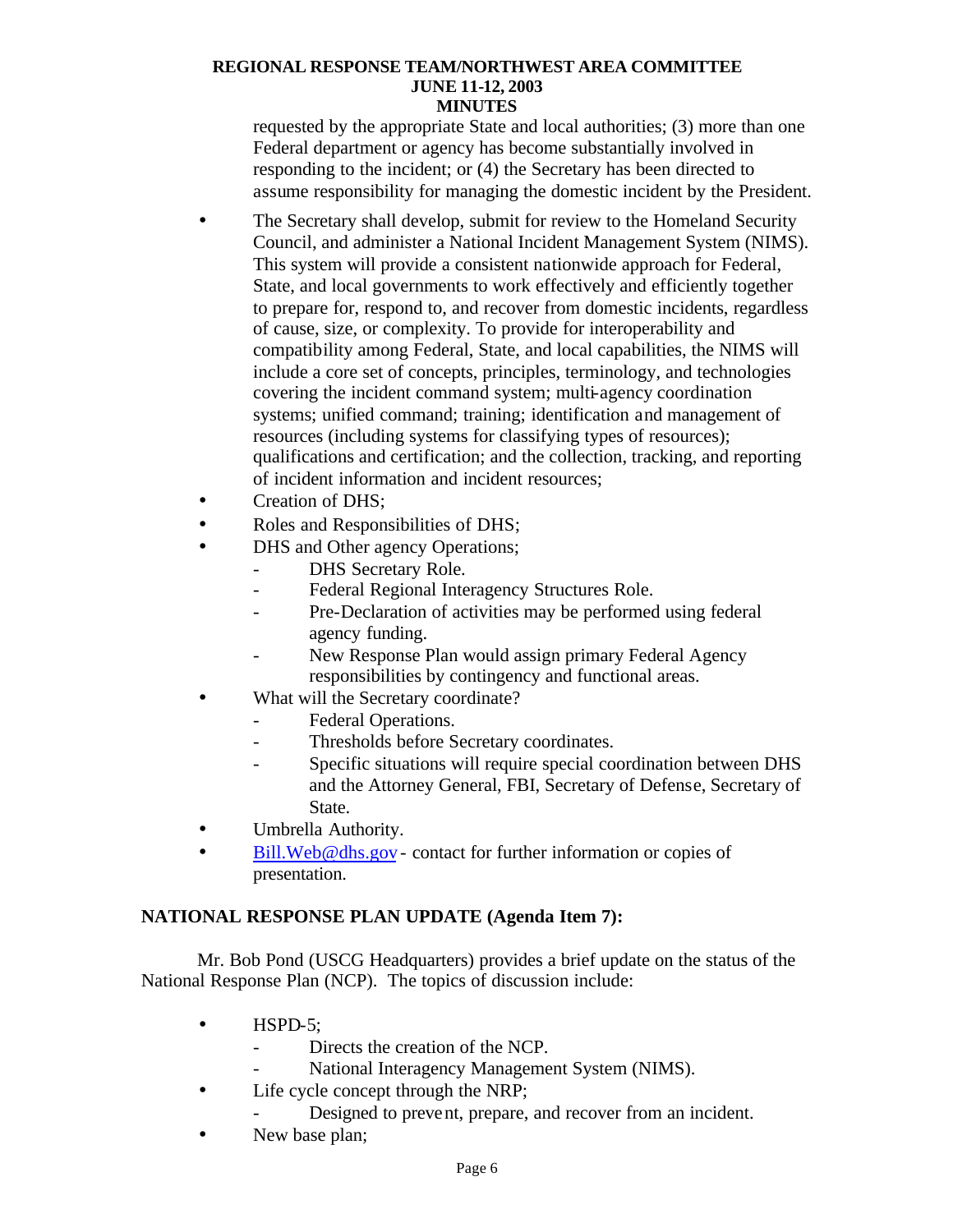- Use much of the National Interagency Incident Management System (NIIMS) and Incident Command System (ICS)/UC concepts;
	- Used to address all hazards and all phases of an incident from awareness to recovery.
- NIIMS vs. NIMS;
- Review of authorities and regulations; - Revisions necessary to NRP for implementation by September 1, 2003.
- Consultation Agencies and Forums;
- **Interim Process:**
- Timetable;
- Multiple agency coordination;
- How this will affect the Responsible Party;
- Issues with Security vs. Public Awareness;

# **NRT/RRT CO-CHAIR 2003 MEETING REPORT (Agenda Item 8):**

Mr. Matt Bernard (USCG D13) reports on the National Response Team Regional Response Team Meeting that occurred on March 4, 2003, in Albuquerque, New Mexico. The following was reported:

- Meeting's general theme focused on the new Homeland Security shift and Weapons of Mass Destruction response issues;
- FBI and Emergency Management's lack of integration related issues;
- RRT Roundtable general issues:
	- Included the difficulty of procuring security clearance for civilians.
	- Restriction of travel.
	- Classified information issues.
- Effective program to deal with derelict vessels;
- Arial and Mapping Technologies;
- Devices and sources to transfer resources across state lines;
- Job exchange in Region 5;
- Dispersant usage;
- Region 4 Bottom up style response issues;
- Region 2 Development of a radiation protocol manual;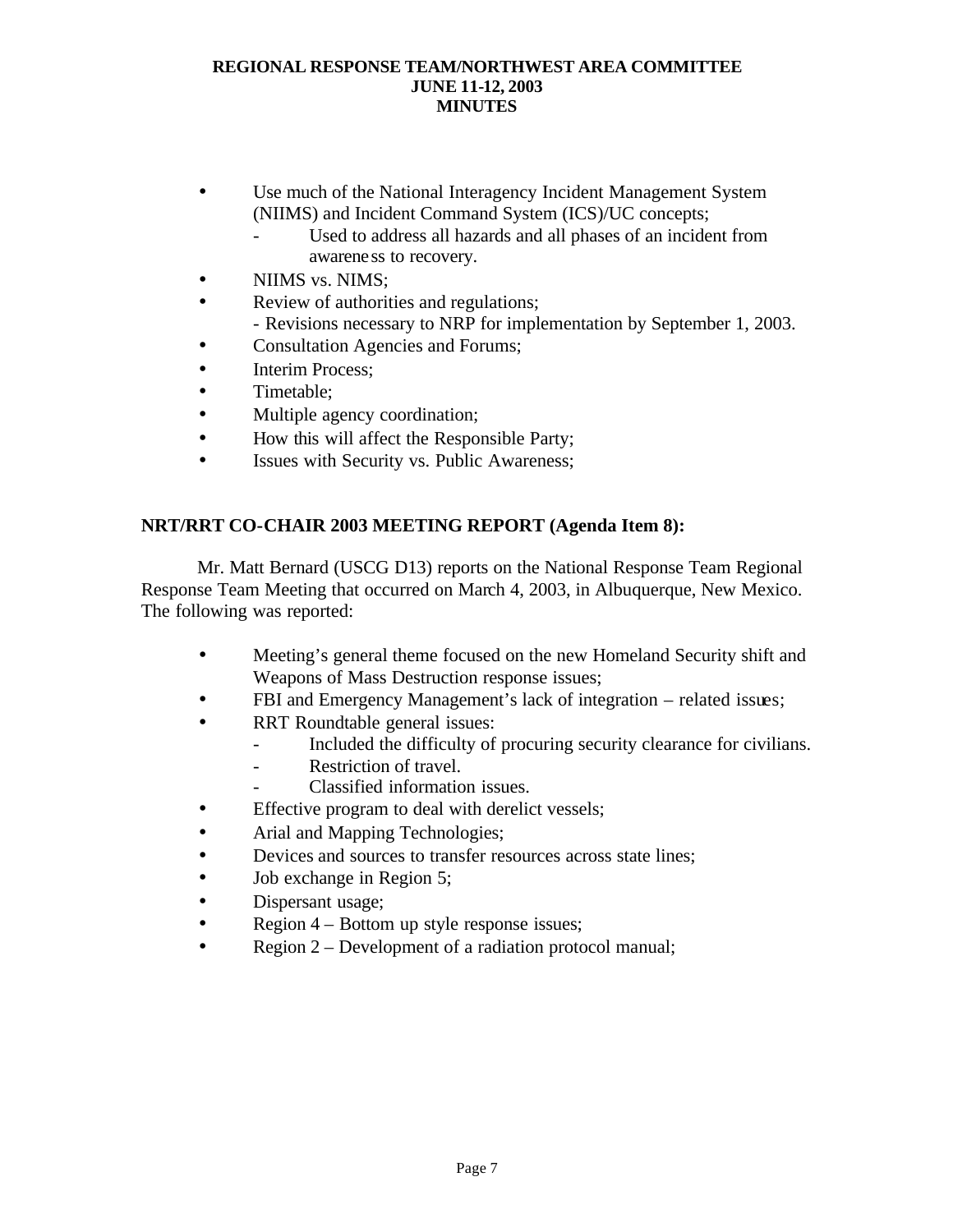- RRT Roundtable
	- EPA reorganization.
	- DHHS funding potential.
	- OSHA's use of ICS.
	- Nuclear Regulatory Commission moving towards ICS.
	- DOA- training OSC's to be able to respond in an ICS environment.
	- NRT HSPD-5, NIMS ISC Model, and NRT/RRT being used as a model.
	- DOI to be included in PREP Drills.
	- FEMA resource for travel funding.
	- DOD Scenario Discussion Lessons Learned.
	- EPA- Case study on radiation clean-up site.

### **TOPOFF-2 REPORT(Agenda Item 9):**

Ms. Sheldrake provided a brief report on the results of the recent TOPOFF-2 exercise. The following topics were discussed:

- TOPOFF-2;
	- TOPOFF is a national-level, multi-agency, multi-jurisdictional, real- time", limited-notice WMD response exercise, designed to better prepare senior government officials to effectively respond to an actual terrorist attack involving WMD. In addition, TOPOFF involves law enforcement, emergency management first responders, and other non-governmental officials. Short of an actual attack, such exercises are the best possible way to train responders, gauge preparedness, and identify areas for improvement.
	- TOPOFF-2 involves three venues: Chicago Biological attack in several locations; Seattle – Radiological Dispersion Device (RDD) detonation; Washington D.C. – Reactions by top officials to attacks and threats of additional attacks.
	- The exercise begins on May 12, 2003 and includes 36 hours of continuous, live, full-scale exercise play, in the field and at the City's emergency operations centers. Visible, full-scale play ends on May 14th. A greatly scaled down, table-top exercise will continue through the end of the week.
- Effects of HSPD-5 and Office of Homeland Defense;
- National Response Plan Utilization;
- Distinction between crisis and consequence management;
	- Principal Federal Official (PFO).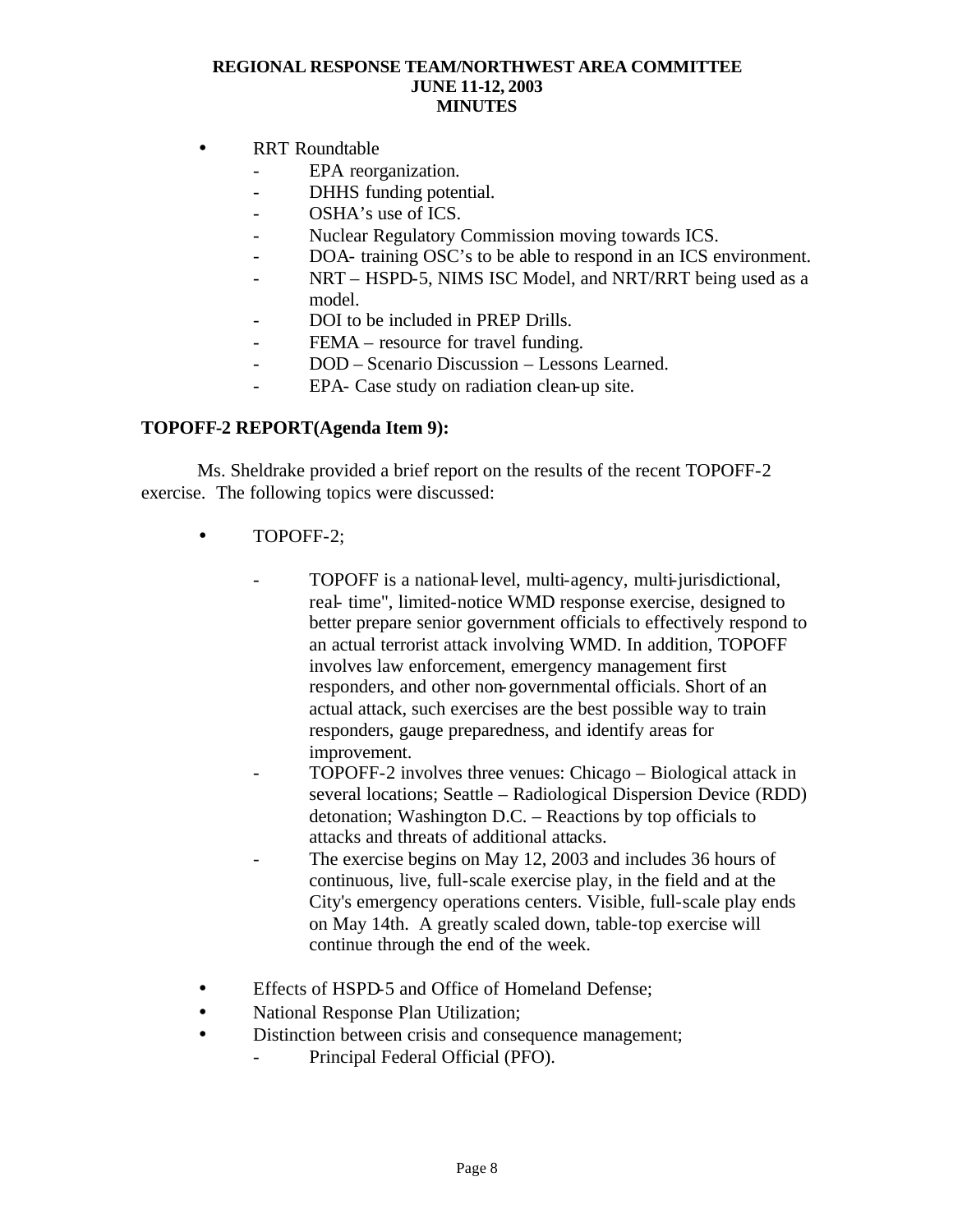- EPA General Observations;
	- Realistic field play.
	- Learning opportunity.
	- EPA to test new area command organization designed to support field emergency responders and ensure information flow from the field to EPA upper management and decision makers were occurring in a timely manner.
	- Allow EPA to further engage with response partners and continue strong relations.
	- Generated lessons learned.
	- Reinforced planning and preparedness.
- Lessons learned:
	- Data collection management. There was a lack of clear leadership in developing a monitoring and sampling plan and establishing data quality objectives.
	- Response agencies appeared to be competing for work rather then collaboratively working on common objectives.
	- Issues with the use of ICS.
	- Unified Command principals were not utilized during the exercise.
	- Information was not shared and disseminated consistently.
	- Request for support came from multiple resources and demands for information and decisions were inconsistent and often contradictory.
- Recognition of existing authorities;
- Health and Safety;
	- Lack of clear Health and Safety Plan led to potential risk to responders.
- Next Steps;
	- After Action Conference Washington D.C. June 18-19, 2003
- Other comments:
	- Mr. Ron Tsunehara (OSHA) comments that information was difficult to obtain. OSHA is working to be more involved with emergency responders.
	- Mr. Whitson saw issues related to the command center.
	- Mr. Dale Jensen (Ecology) reports that there were a number of command centers and identified that the exercise stretched resources and provide quality lessons learned.
	- Mr. Whitson comments on the direct effects of DHS in TOPOFF-2.
	- Mr. Chris Field (EPA) reports on the role of the RRT and urges the RRT to take a lead role and further our experience in Area Command and to further bridge the gap between agencies and locals.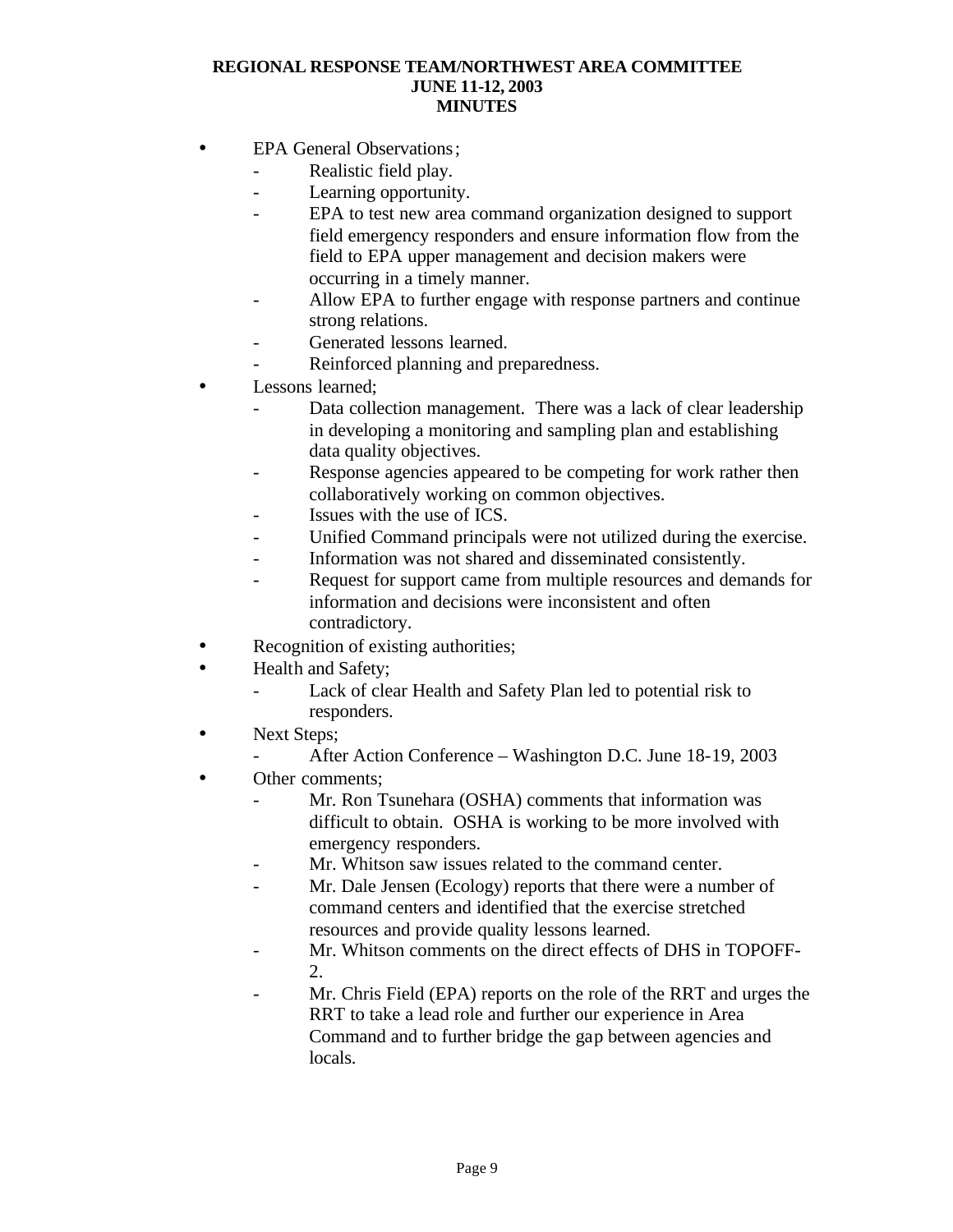### **NOAA COASTAL STORMS INITIATIVE (Agenda Item 10):**

Mr. Mike Devany (NOAA) provides a brief update of the NOAA Coastal Storms Initiative. The following topics were discussed:

- Coastal Storms Initiative;
	- The Coastal Storms Initiative is a nationwide effort led by the National Oceanic and Atmospheric Administration (NOAA) to lessen the impacts to coastal communities from storms. To accomplish this goal, local, state, and federal organizations are working together on site-specific projects.
	- Pilot program in Jacksonville Florida is synonymous with our region for El Nino related issues.
- Hazardous Materials Planning Training;
	- Hazard Identification result in scenario.
	- Cameo Training.
	- Both used to develop HAZMAT annex how to integrate that into the NWACP.
- Environmental Sensitivity Index Atlas;
- CAMEO Training Module for the University of Washington;
- Watershed Modeling and Ecological Forecasting for the Willamette River;
- CAMEO, MARPLOT, ALOHA;
- Environmental Sensitivity Index Maps;
- Intended Client Audiences;
- Transferability of information used in other geographic areas;
- Key changes in thinking and behavior –State and Local consequence management;
- Goals under Coastal Storms Initiative;

# **NATIONAL ASSOCIATE MEMBER AGENCY PRESENTATION - NASTTPO (Agenda Item 11):**

Mr. Mark Ligman (Washington Emergency Management Department) comments briefly on the National Associate Member Agency Presentation (NASTTPO) which is made up of members and staff of State Emergency Re sponse Commissions (SERCs), Tribal Emergency Response Commissions (TERCs), Local Emergency Planning Committees (LEPCs), various federal agencies and private industry. Members include state, tribal or local government employees with Emergency Planning and Community Right to Know (EPCRA) program responsibilities, such as health, occupational safety, first response, environmental, and emergency management agencies. Associate members are welcome and include anyone with an interest in effective EPCRA implementation. The membership is dedicated to working together to prepare for possible emergencies and disasters involving hazardous materials, whether they are accidental releases or a result of terrorist acts.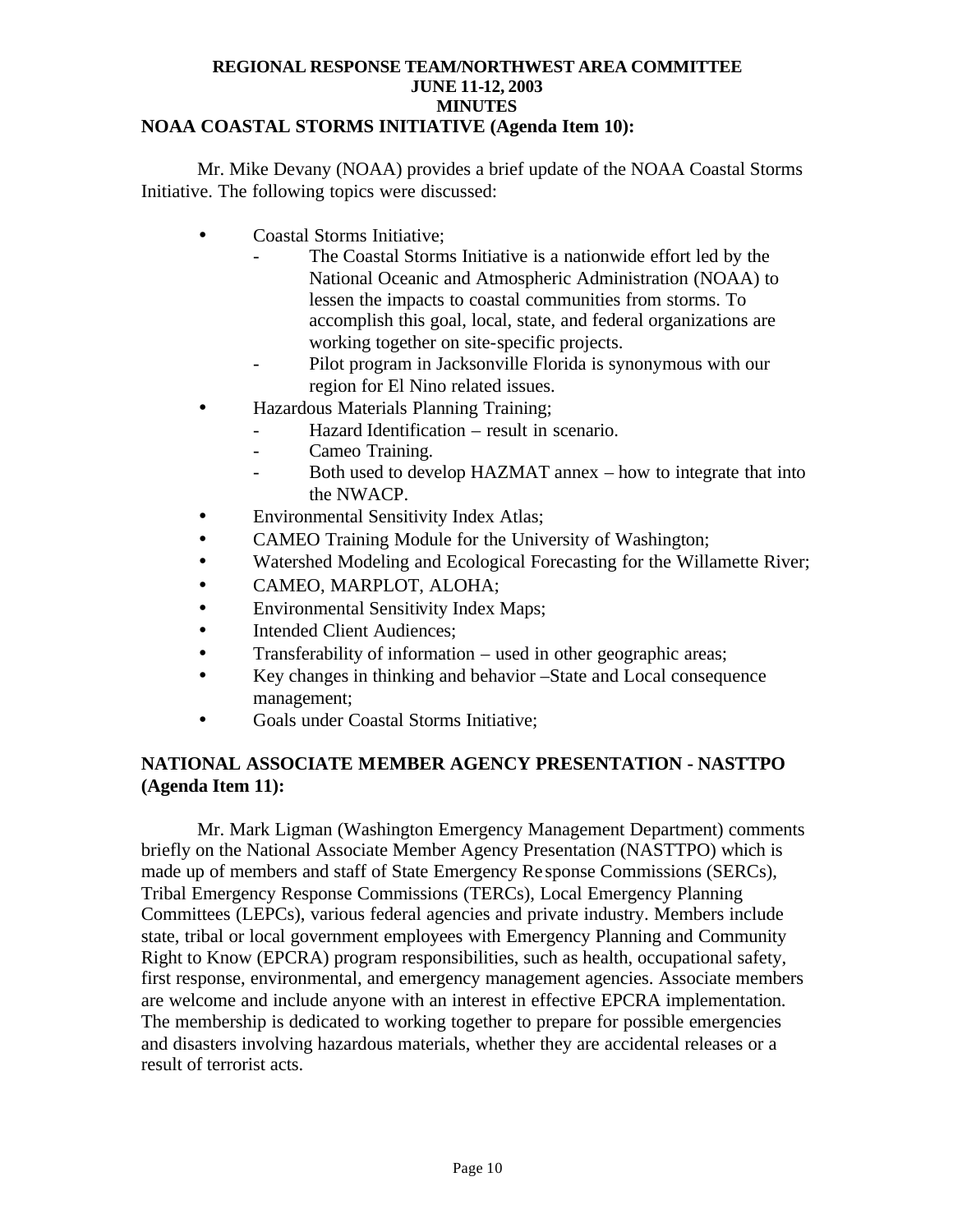- NASTTPO annual and midyear meetings provide optimum settings for interaction and the sharing of ideas, problems, and solutions with other people responsible for implementing EPCRA;
- NASTTPO works with other organizations and federal, state, tribal, and local agencies with an interest in EPCRA and, through frequent mailings, keeps its members informed about issues, legislation and regulatory developments affecting EPCRA;
- NASTTPO studies EPCRA issues and comments on federal proposals such as DOT, EPA, FEMA and OSHA draft rules; issues papers produced by such federal agencies; and budget actions which affect implementation of EPCRA;
- **· www.nasttpo.org**
- **· www.lepcinfoexchange.com**
- **·** Region 10 is invited to attend future meetings;
- **·** The next NASTTPO meeting is scheduled for November 17-21, 2003, Las Vegas;

# **USCG PROPOSED RULE; 2003 REMOVAL EQUIPMENT REQUIREMENTS (Agenda Item 12)**

Mr. Whitson explained the USCG proposed rule and removal equipment requirements. The following topics were discussed:

- Notice of Proposed Rulemaking is out for comment until April 9, 2003;
- The Rule proposes four things. Each was discussed;

More information can be found at **www.dms.dot.gov** . Go to the "Search" tab and search for document 8661. Then view comments.

# **AGENCY UPDATES (Agenda Item 13):**

### **FEMA**

Mr. Mike Hammond (FEMA) discussed recent events that included a June 3, 2003 exercise in Pendleton. Mr. Hammond commented on the importance of participation, real time flexibility during a drill, and shelter-in-place related issues. Contact Mr. Hammond for a copy of the final report or for hazardous materials related questions.

### **DHHS**

Reports on the effects related to the transition in the Department of Homeland Security.

# **NOAA**

Mr. Devany comments on the Endangered Species Act Consultation, sponsored by the EPA and Coast Guard in conjunction with National Marine Fisheries. Draft is due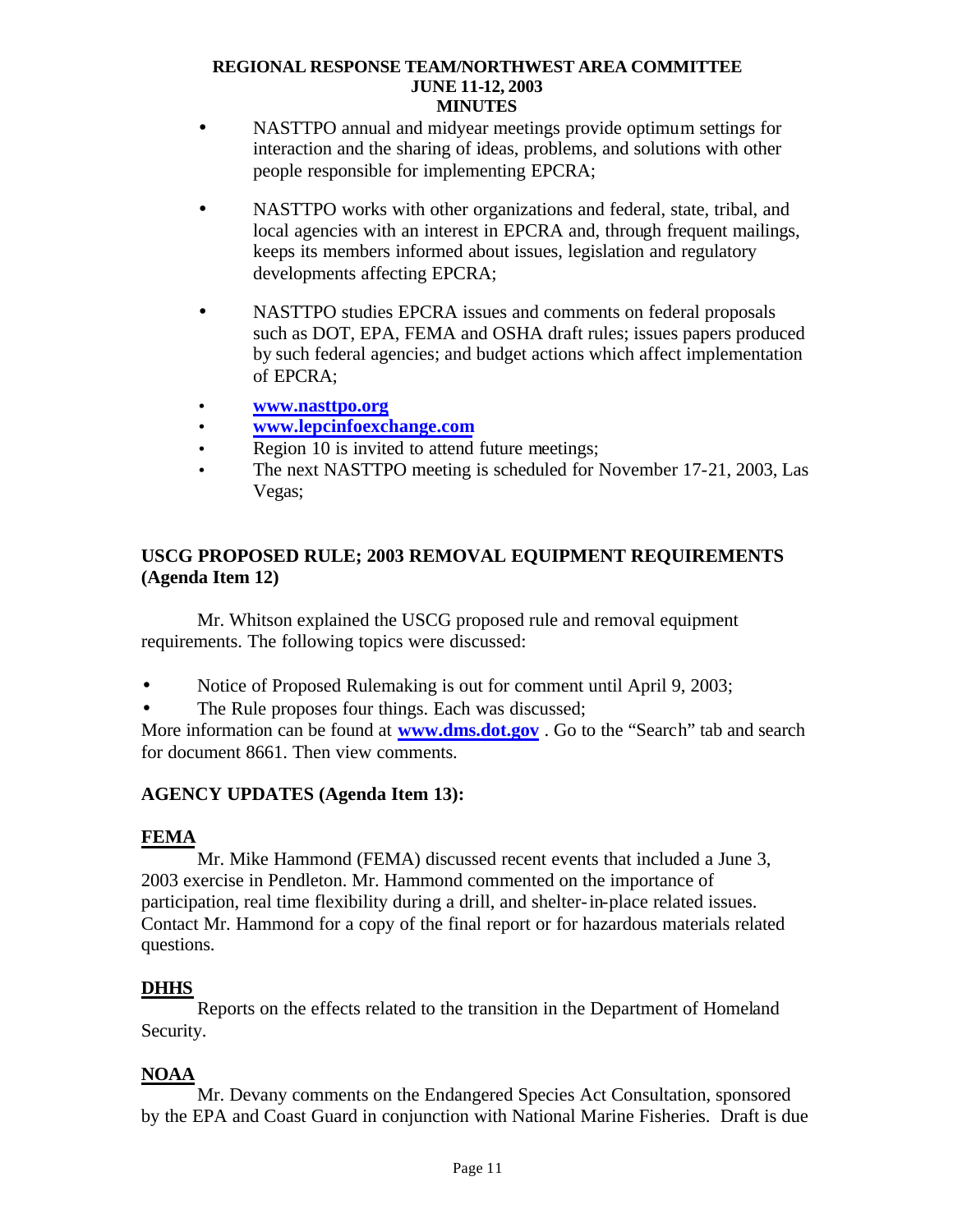soon. Following will be an extension of the second phase to include Fish and Wildlife Service.

Mr. Devany introduced Ruth Yender (Scientific Support Coordinator) who is replacing Ms. Sharon Christopherson.

# **WA ECOLOGY**

Mr. Dale Jensen reports on the following:

- Long term funding prevention tool in Neah Bay.
- Ecology continues to work with DOJ and Coast Guard on oil water separator related issues. There is a joint seminar scheduled for May 14, 2003.
- Ecology is working on response organizations and planning standards for preparing for spills;
- Implementation of Drill Track as a training tool;
- 16,000-gallon Cruise Line Sewage Spill Response;
- Methamphetamine Lab Update Ecology has responded/cleaned up approximately 7,500 labs since 1990.
- Working with the Coast Guard on Protocols for roles and responsibility of spills.

# **OR DEQ**

Mr. Chuck Donaldson reports on issues related to the State of Oregon's financial status.

- Regional management.
	- Re-Tasking efforts- one OSC assigned to WMD related issues.

Further, Mr. Donaldson reports on the State's "White Powder" response methodology.

# **EPA**

Mr. Field reports on issues related to Emergency Response enforcement, Superfund cleanup, and Oil Spill Response.

- Colombia Plating Facility Clean-up
- Klamath Falls Response

# **USCG**

Mr. Whitson comments on the following:

- The ability of an Incident Commander to respond to multiple largescale incidents and Area Command.
- District 13 is working with both MSO Putget Sound and MSO Portland to identify the next incident type and exercise.
- Oil Spill Control Course in September (Seattle). If you are interested contact Mr. Whitson.
- Logistics Exercise and Logistics Workgroup in September.
- Salvage Conference.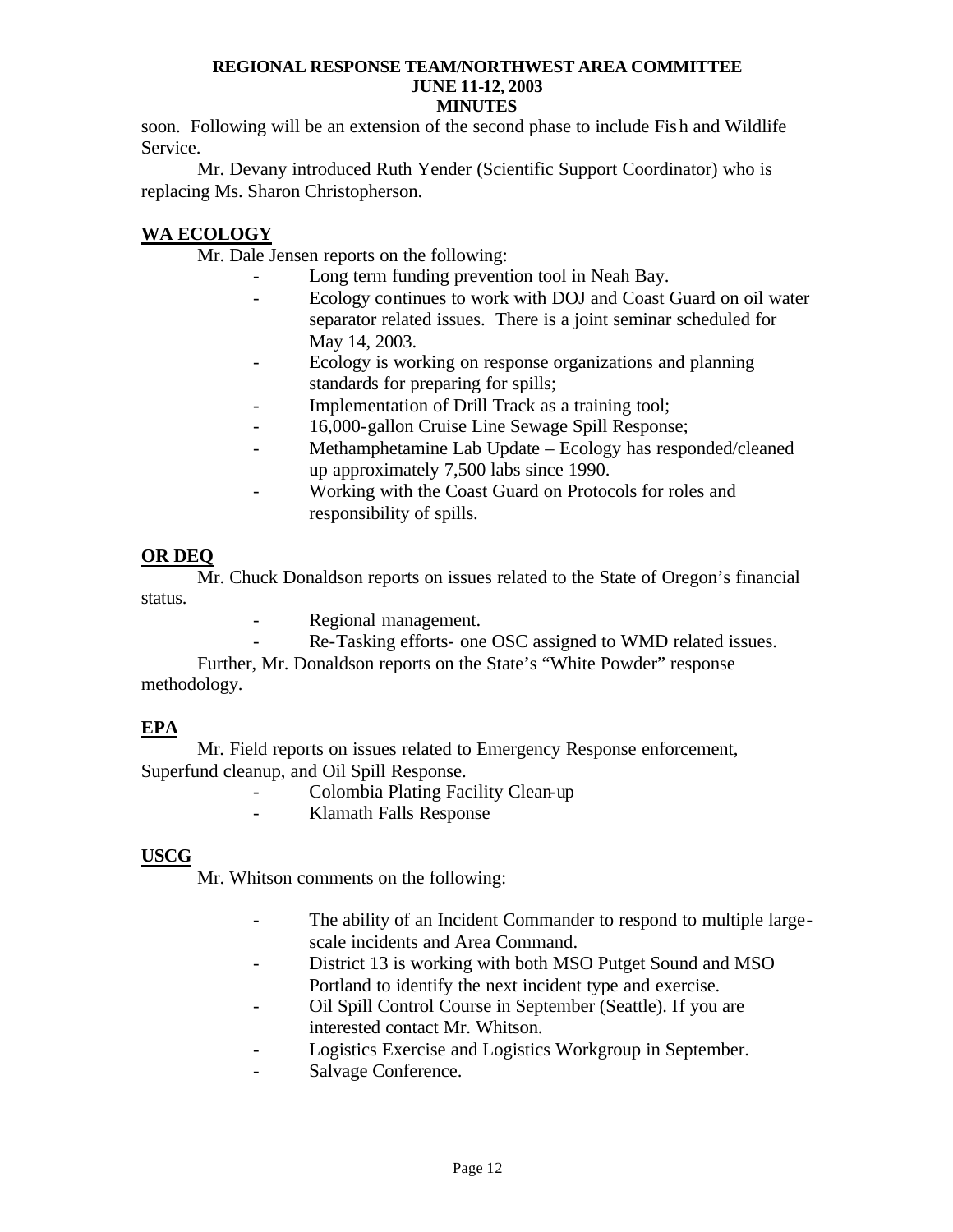### **MSO PORTLAND**

Captain Paul Jewell (MSO Portland) comments on the Oil Water Separator Bypass Program.

Farewell to Dave Pierce (MSO Puget Sound)

### **MSO PUGET SOUND**

Commander Mike Dix (filling in for Captain Danny Ellis – MSO Puget Sound) reports on the following:

- Manchester Drill.
- Farewell to Jason Lehto (MSO Puget Sound).
- Security and Financial Issues.
- Recent Oil Spill responses.
- Cruise Liner industry.

# **DOI**

Mr. Preston Sleeger (DOI) comments on the following:

- Bureau implementing Contingency Plan;
- Participation in PREP drills;
- National Monuments off the Coast of California to the BLM.

### **OSHA**

Mr. Tsunehara comments on the following:

- Agency getting involved in emergency response workers health and safety;
- Effects of WTC;
- Agency meet for the first time in the RRT/NRT Co-Chairs Meeting.
- TOPOFF-2 Exercise participation;
- Incident Command System adoption;

### **GSA**

Mr. George Clarke (GSA) comments on the following:

- GSA and FEMA interagency working group established in Region 10;
- Next meeting is scheduled for July 15, 2003 at the FEMA Headquarters;
- If you would like to attend please provide your email address to Mr. Clarke.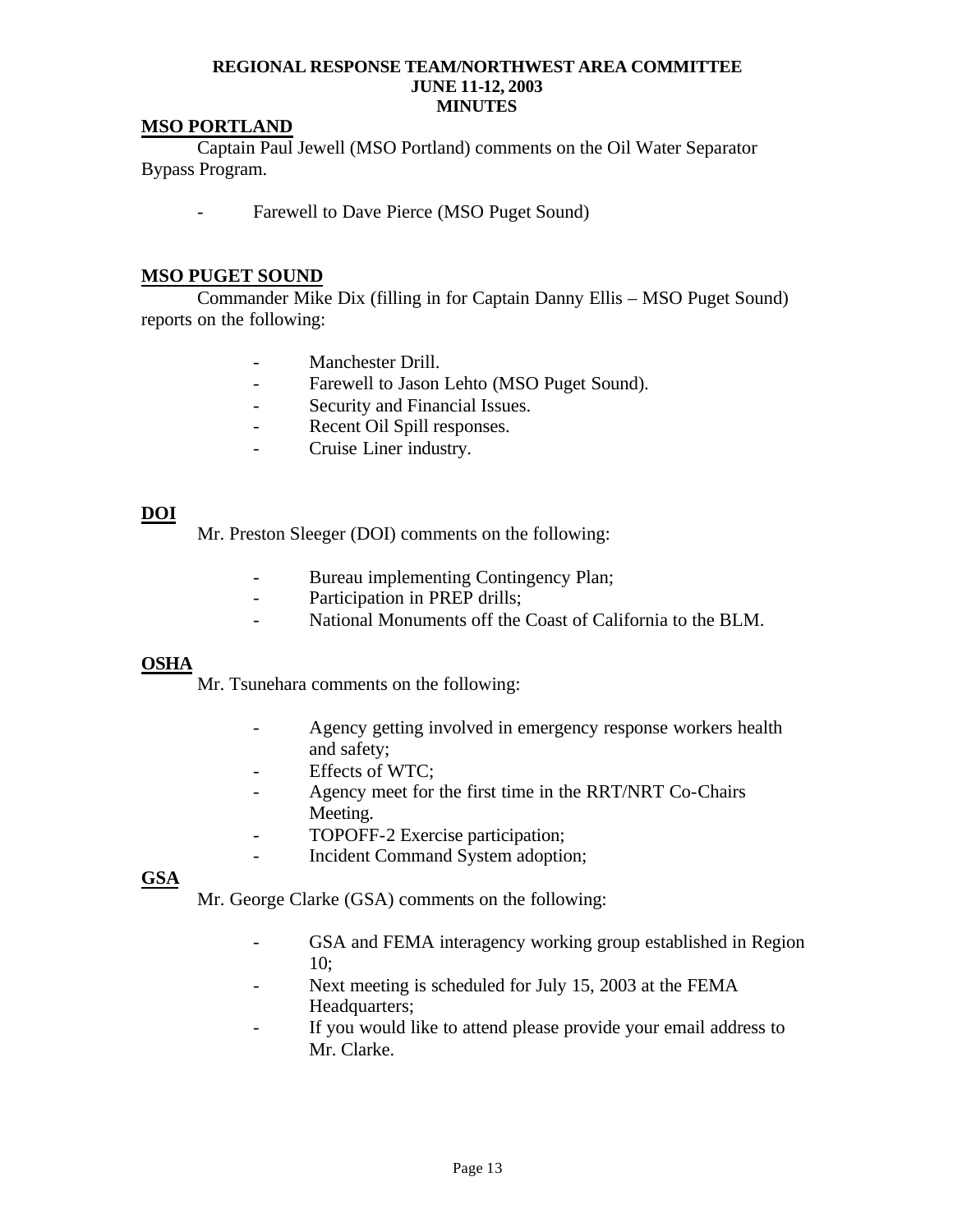### **DEPARTMENT OF AGRICULTURE**

Mr. David Summner (Department of Agriculture) comments on the following:

- Colombia Space Shuttle Recovery efforts;
- Biscuit Fire resource comparison;
- Zip code Fires Leadership Issues;
- Education Potential related to National Fire Incident Teams;

#### **DOJ**

Ms. Jeanne Franken (DOJ) comments on the following:

- Litigation and Criminal Investigation Insight;
- New Carisa Update;
- Urges emergency response community to identify with the possibility that litigation may follow a response.

# **NAVY**

Ms. Tammy Brown (NAVY) comments on the following:

- Regional Worst Case Drill;
- Regional Contingency Plan Concept;
- Regional Spill Management Team.

### **AUDIENCE**

No comments received from the audience.

### **1610 HOURS MEETING ADJOURNS FOR THE DAY**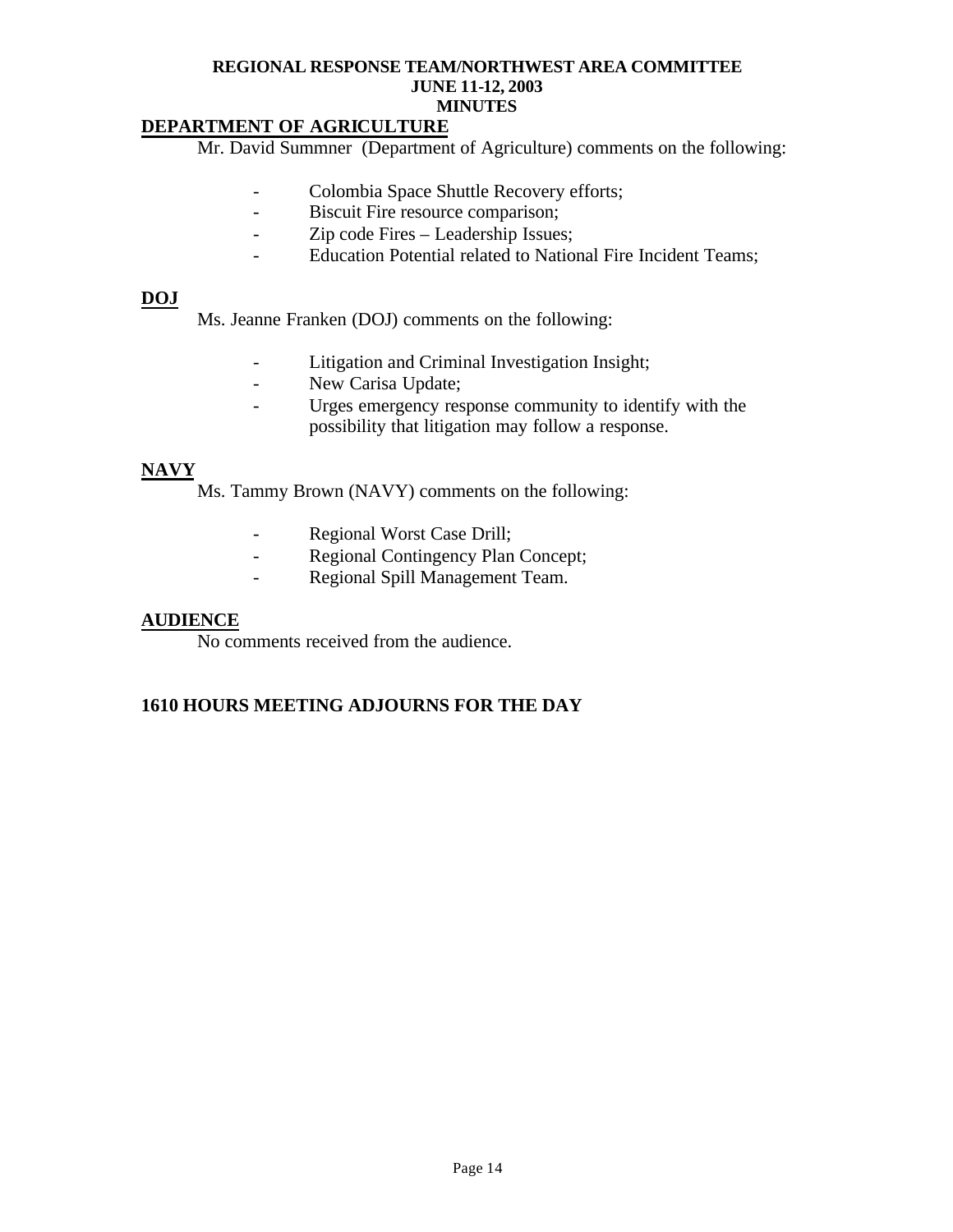### **JUNE 12, 2003 MORNING SESSION USCG PROPOSED RULE; 2003 REMOVAL EQUIPMENT REQUIREMENTS (Agenda Item 14):**

Mr. Bob Pond (USCG Headquarters) discussed the USCG 2003 Proposed Rule and Removal Equipment Requirements. The following was discussed:

The Caps levels originally established by 33 CFR 155 and 33 CFR 154 were designed to ensure that vessel and facility plan holders maintained a baseline capability to respond to oil spills in various generic environments around the country. The purpose of this Caps review has been to determine the practicability of increasing these Caps levels to require vessel and facility plan holders to maintain an augmented response capability, using all available technologies to respond to the full range of spill scenarios. These technologies include mechanical recovery but also dispersants, in situ burning, and oil spill tracking. The Coast Guard contracted a team of information specialists to conduct a technologybased review and evaluate the following questions:

- *Is a 25% increase in the mechanical recovery Caps practicable at this time as proposed in the regulations? Is another increase in mechanical recovery Caps practicable in 5 years?*
- *Is a dispersant requirement practicable?*
- *Is an in-situ burn requirement practicable?*
- *Is a requirement for oil spill tracking technologies practicable?*

The Cap Review has been completed and is available for downloading on this website or is available for viewing on the Docket Management System's website (http://dms.dot.gov). This document should be viewed as an input that the Coast Guard will use to evaluate the scheduled increases for mechanical recovery requirements, and as input for pending regulatory projects that may address other removal technologies.

#### **For more information visit:**

**http://www.uscg.mil/vrp/reg/capsreview.shtml**

### **AREA COMMAND PRESENTATION (Agenda Item 15):**

Mr. Whitson provided a brief presentation on Area Command. The follow topics were discussed:

- Area Command Overview;
	- Area command is established when an incident is so large that it must be divided and managed as two or more separate incidents; or when multiple, separate incidents with Incident Management Teams (IMT) must be managed. The role of area command is to provide oversight direction to multiple incidents rather than providing direct action on any one incident as a Type 1 or Type 2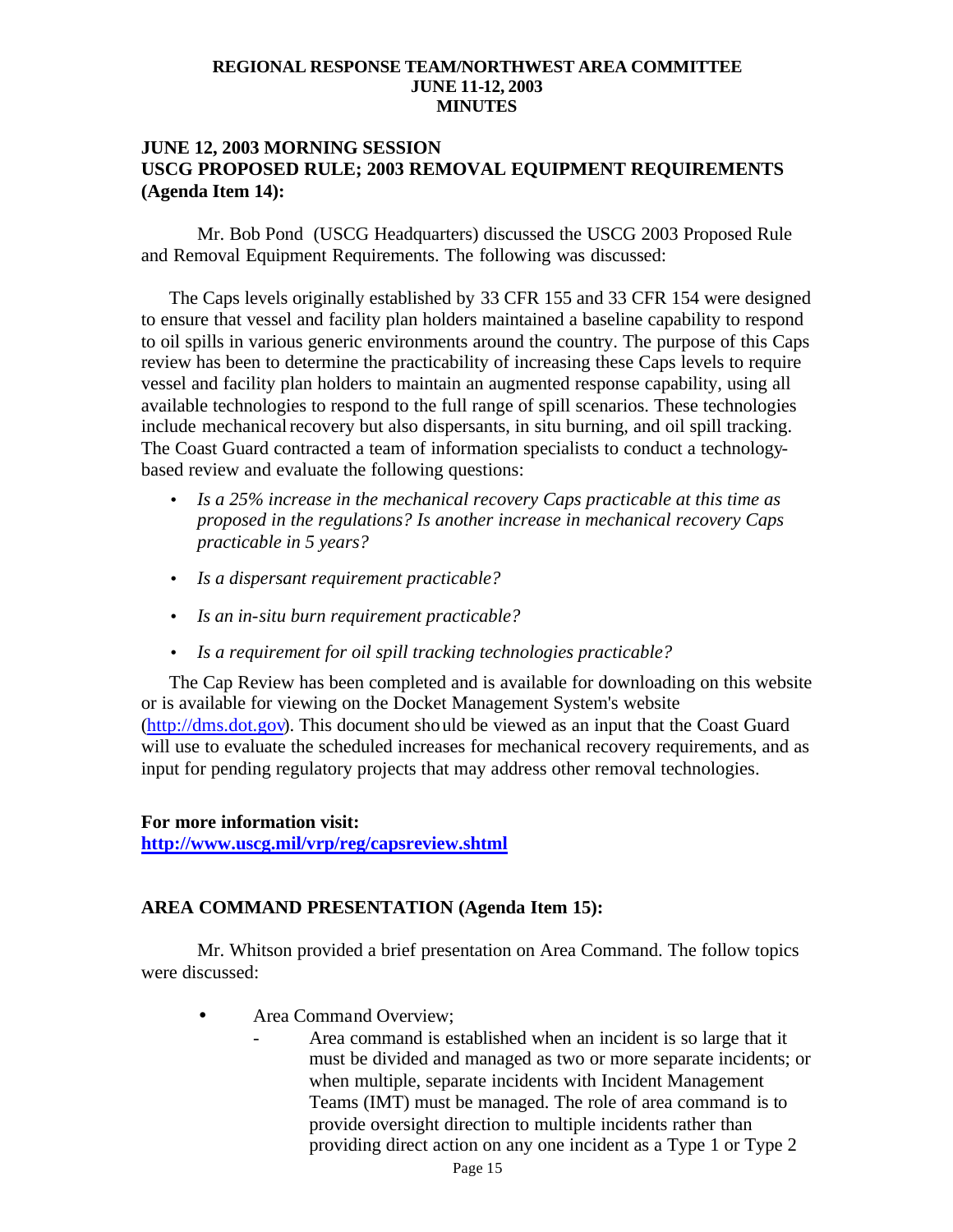IMT would. Area command manages the efforts of various Incident Commanders to ensure that the overall objectives are being met, to set priorities among incidents and to allocate scarce resources between incidents.

- **ICS** What is it?
- Unified Command What is it?
- Incident Action Plan (IAP) common objectives and strategies;
- Why would you use Area Command?
- Area Commander responsibilities;
- Chain of Command and reporting relationships;
- When Area Command should be established;
- Area Command Organization;
- Technical Specialist within an Area Command;
- Major responsibilities of the Area Commander;
- Area Command considerations:
- Priority establishment;
- Demobilization Issues;
- Area Command Authority;
- Differing understanding of Area Command;
- Challenges associated with Area Command.
	- What we can do as a region to exercise Area Command.
	- Spill of National Significance/Incidents of National Significants.

For more information please visit:

**http://www.nwcg.gov/pms/forms/ics\_cours/ics\_courses.htm** (See: Module 15)

# **INCIDENT COMMAND SYSTEM/AREA COMMAND Case Study – Shuttle Columbia Response, TOPOFF (Agenda Item 16):**

Mr. Mike Szurlog presented a case study on the Shuttle Columbia Response. Sections that were presented including a slide show, EPA role and use of Area Command, Issues related to data management, Area Command in not traditional formats, and a short Emergency Response Team (ERT) Video that encompasses the response.

The following highlights were presented:

- EPA's Role:
- Total Projected Budget;
- EPA's Contractor responsibilities;
- Data management related issues;
	- Data calls.
	- Identification of Debris.
	- Volume of calls.
	- Prioritization of resources.
- Regional Response Team Considerations;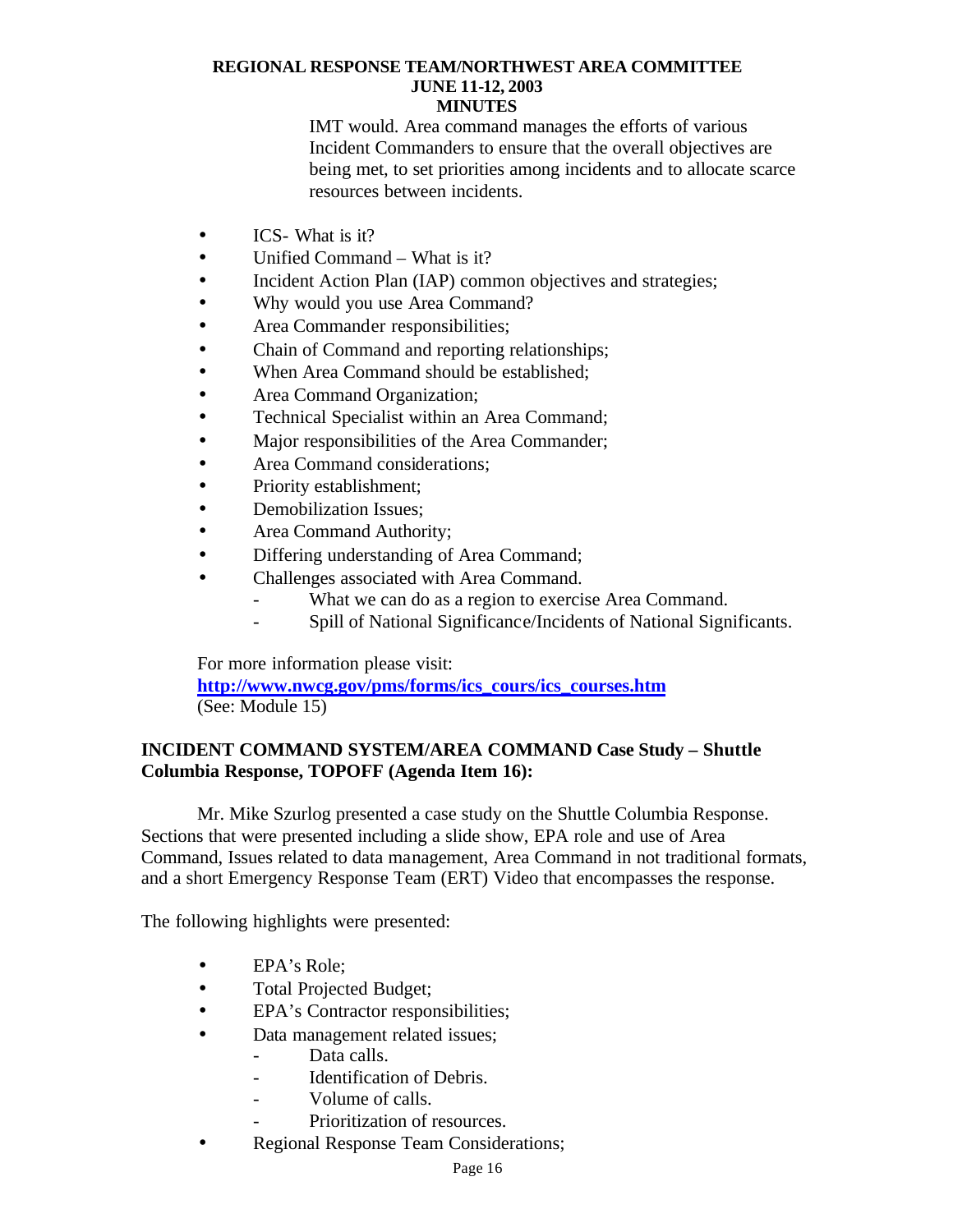- Typical Hazardous Materials;
- 8 minute ERT Video presentation.

# **Area Command during TOPOFF-2**

Ms. Sheldrake described the use of Area Command during the 2003 TOPOFF-2 exercise. The following topics were discussed:

- Area Command:
- EPA Area Command;
- Communications control:
- Positions staffed for TOPOFF-2:
- Organization chart;
- Area Commander's Primary Responsibilities;
- EPA's general impressions:
	- Effective information gathering through chain-of-command and supporting response operations.
	- Station EPA liaisons in all critical operations center locations.
	- Regularly scheduled communications with liaisons and field operations were essential.
	- Use of protected website to enhance communications.

# **INTERNATIONAL OIL SPILLS CONFERENCE (IOSC) REPORT (Agenda Item 17):**

Mr. Bernard provided a brief update on the International Oil Spills Conference (IOSC). For more information please visit: **http://www.iosc.org/about.htm** Mr. Bernard discussed the following:

- International Maritime Organization.- **http://www.imo.org/index.htm**
- Vessel Prestige- **http://www.ems.org/oil\_spills/prestige.html**
- Classes and presentations available, including ICS;
- Ports of Refuge related issues;
- Mr. Mike Devany commented on: **http://www.pewoceans.org**

### **WORKGROUP REPORTS (Agenda Item 18):**

#### **Communications:**

- The communications workgroup has re-organized the Communications Section;
- The plan was reduced in size by 2/3;
- Ready to be delivered to RRT by next meeting.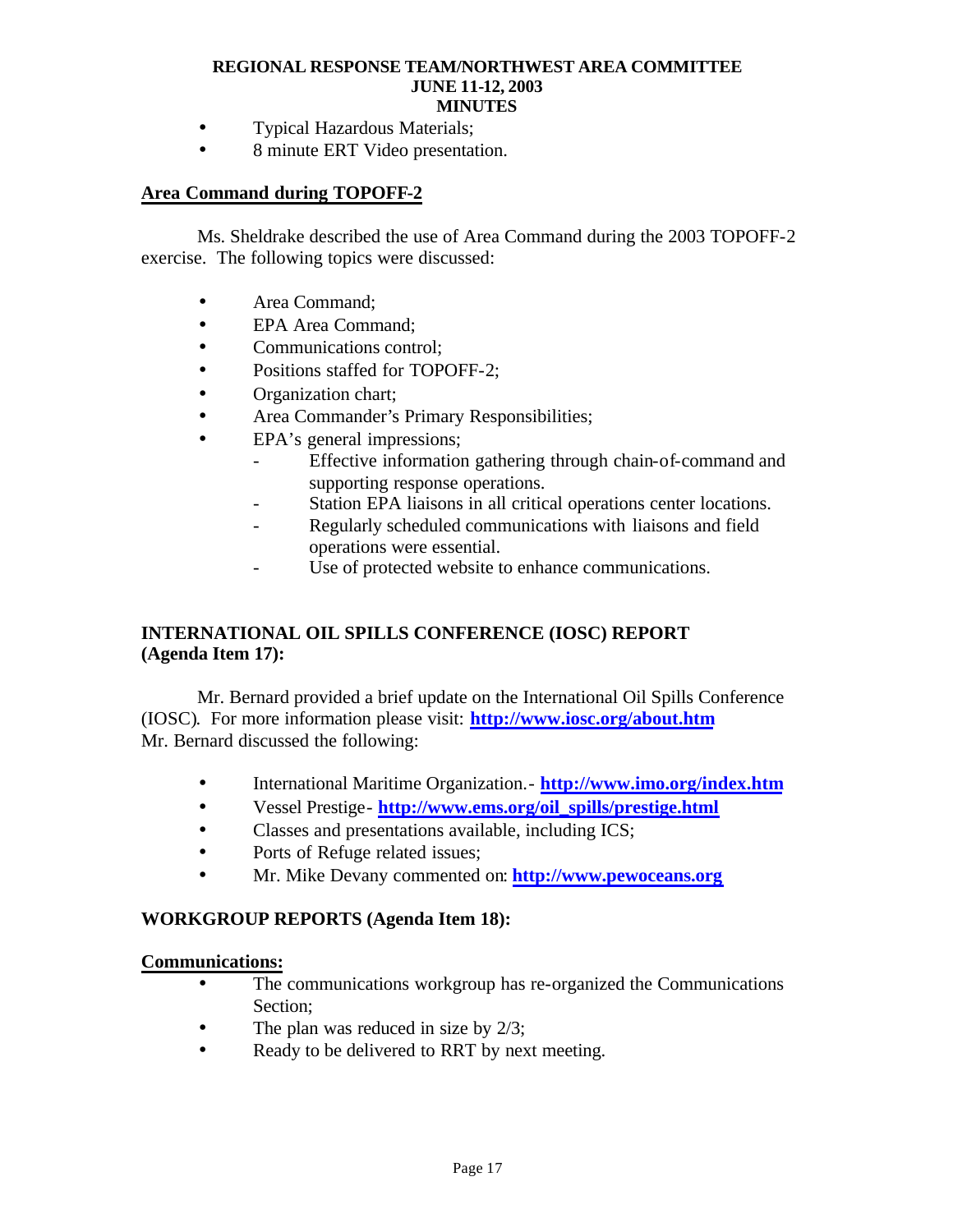# **GRP:**

- Mr. Wylie representing Mr. Dale Davis discussed the on-going efforts of the GRP Workgroup. The following was discussed:
	- Completion of the Mid-Columbia GRP;
	- Six Action Items for this year:
		- 1. Transfer of responsibility of the Mid-Columbia Geographic Response plan to the EPA.
		- 2. Update the NWACP.
		- 3. Washington Outer Coastal Workshop October 2003
		- 4. Washington Pipeline Geographic Response Plan (GRP) a. **http://www.ecy.wa.gov/**
		- 5. Shoreline Database Update
		- 6. Archeological State Historic Preservation.
		- Next meeting is scheduled for August 19, 2003.
	- List of GRP's for the future.

### **Hazardous Substances:**

Ms. Sheldrake commented on the following:

- 2003 Update of NWACP;
- Update of Section 7000 changes reflecting Weapons of Mass Destruction.
- Have updates by 2004.

### **Marine Fire Fighting:**

No Changes.

#### **Response Technologies:**

Ms. Pilky Jarvis filling in for Ms. Sarah Scherer discussed the following:

- Take on all response technologies;
- Existing objectives will be revised;
- **ARTS** process;
- Separate Response Technologies into multiple groups. Each group will have a lead;
- Group is looking at descriptions and best work practices that came out in the BA and BO for the ESA consultation. Those are compared to the shoreline countermeasure manual to see what needs to be updated.
- Putting together training for the Smart Protocols in March 2003;
- Decanting policy review status;
- The committee decided to request the Response Technologies Workgroup to assess what resources are required to go forward in re-addressing dispersant policy.